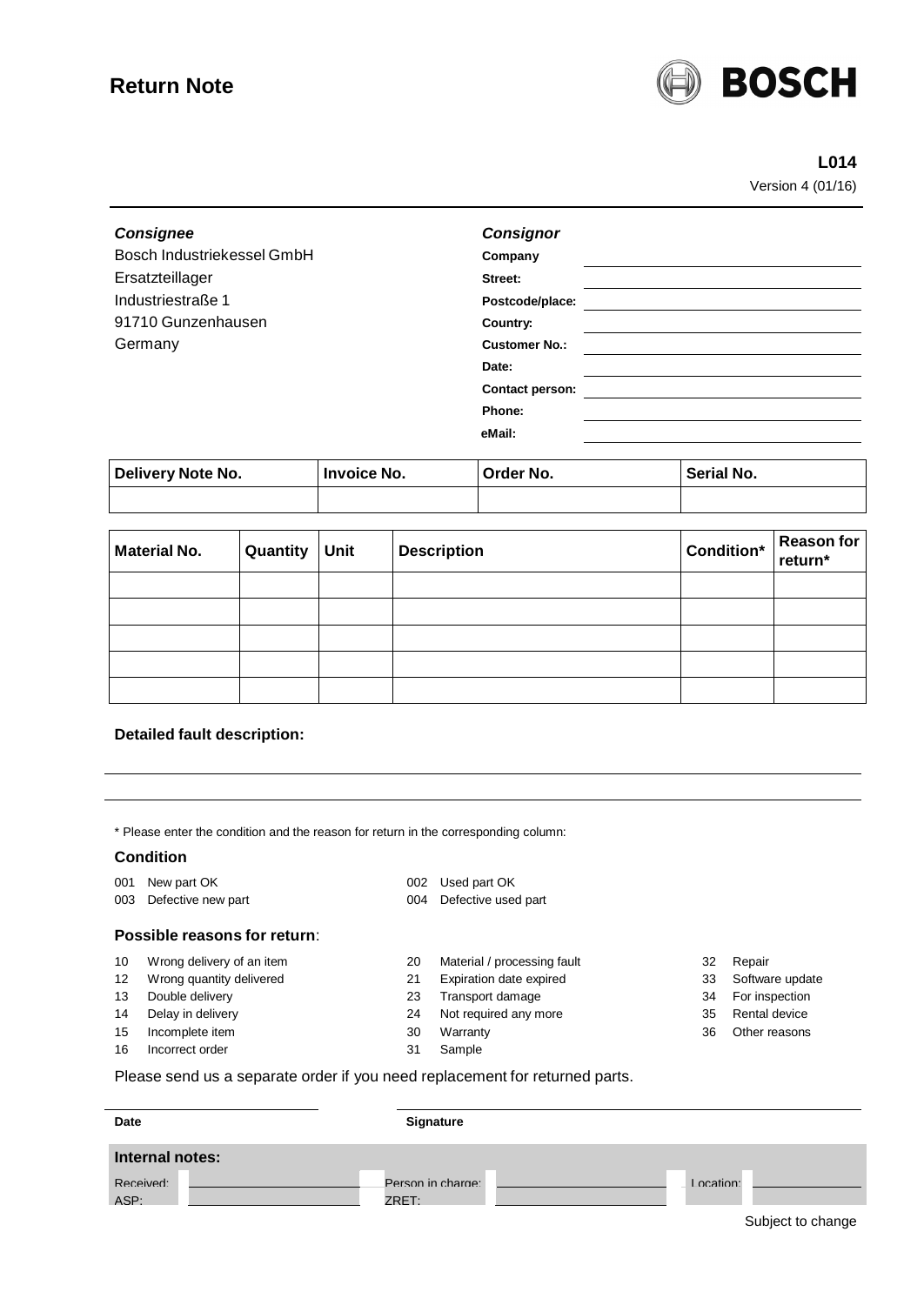# **Process of return….do it right…**

1. Fill in Return Note and Declaration of Decontamination:

| <b>Return Note</b><br>Consignee<br>Bosch Industriekessel GmbH<br>Ersatzteillager<br>Industriestraße 1<br>91710 Gunzenhausen<br>Germany                                                                                                                                                            | <b>BOSCH</b><br>L014<br>Version 2 (04/14)<br>Consignor<br>Company<br>Street:<br>Postcode/place:<br>Country:<br>Customer No.:<br>Date:<br><b>Contact person:</b><br>Phone<br>eMail:                                                                                     | (Please add to Return Note)<br>personnel.<br>will be avoided.<br>The returned goods:<br>Equipment/Sensor | <b>Declaration of Decontamination</b><br>Based on statutory rules and for protection of our employees and production facilities, we need the signed<br>Decontamination Declaration before we could deal with your order. A repair / inspection of the goods and other<br>parts could only be carried out, if the declaration is completely and correctly filled in by authorized and qualified<br>In case that the goods were in operation with aggressive, corrosive, flammable, toxic or harmful to water media,<br>all media touched and/or if applicable parts concerned have to be blown out, decontaminated and purged<br>carefully. For return all the goods suitable and safe transport packaging has to be chosen. Marking of the<br>packaging has to mention all details about the media and/or hazardous substances, if any, the goods had been in<br>contact with. Hereby personal injuries and material damages by medium residue and/or hazardous substances<br>The consigner assumes the liability for any personal injuries and material damages due to occurred contamination<br>after delivery (chemicals / hazardous substances) which could be found in or on returned goods.<br><b>Item Number:</b> |
|---------------------------------------------------------------------------------------------------------------------------------------------------------------------------------------------------------------------------------------------------------------------------------------------------|------------------------------------------------------------------------------------------------------------------------------------------------------------------------------------------------------------------------------------------------------------------------|----------------------------------------------------------------------------------------------------------|--------------------------------------------------------------------------------------------------------------------------------------------------------------------------------------------------------------------------------------------------------------------------------------------------------------------------------------------------------------------------------------------------------------------------------------------------------------------------------------------------------------------------------------------------------------------------------------------------------------------------------------------------------------------------------------------------------------------------------------------------------------------------------------------------------------------------------------------------------------------------------------------------------------------------------------------------------------------------------------------------------------------------------------------------------------------------------------------------------------------------------------------------------------------------------------------------------------------------|
| Delivery Note No.<br><b>Invoice No.</b>                                                                                                                                                                                                                                                           | Serial No.<br>Order No.                                                                                                                                                                                                                                                | Type:<br><b>Order Number.:</b>                                                                           | <b>Boiler Serial Number:</b>                                                                                                                                                                                                                                                                                                                                                                                                                                                                                                                                                                                                                                                                                                                                                                                                                                                                                                                                                                                                                                                                                                                                                                                             |
| <b>Detailed fault description:</b><br>* Please enter the condition and the reason for return in the corresponding column:<br>Condition<br>001 New part OK                                                                                                                                         | 002 Used part OK                                                                                                                                                                                                                                                       | etc.)<br>area of operation<br>labeling:                                                                  | (Please tick the appropriate boxes)<br>was not apply in hazardous to health media (for example toxic, corrosive, chemically aggressive, radioactive<br>(for example dump etc.) and could be in contact with labeling<br>obligations / harmful media<br>was used for extraction of Chemicals (Please declare labeling and chemical formula)<br>chemical formula:<br>concentration:<br>was completely blown out, and extraneously and internally decontaminated.<br>Special safeguards for further handling are not necessary<br>Following safeguards are necessary:                                                                                                                                                                                                                                                                                                                                                                                                                                                                                                                                                                                                                                                       |
| 003 Defective new part<br>Possible reasons for return:<br>10 Wrong delivery of an item<br>Wrong quantity delivered<br>12<br>13 Double delivery<br>14 Delay in delivery<br>15 Incomplete item<br>16 Incorrect order<br>Please send us a separate order if you need replacement for returned parts. | 004 Defective used part<br>20 Material / processing fault<br>32 Repair<br>21 Expiration date expired<br>33 Software update<br>23 Transport damage<br>34 For inspection<br>24 Not required any more<br>35 Rental device<br>30 Warranty<br>38 Other reasons<br>31 Sample | Information to consigner:<br>Company<br>Contact:                                                         | Phone:<br>Fax:                                                                                                                                                                                                                                                                                                                                                                                                                                                                                                                                                                                                                                                                                                                                                                                                                                                                                                                                                                                                                                                                                                                                                                                                           |
| Date<br>Signature                                                                                                                                                                                                                                                                                 |                                                                                                                                                                                                                                                                        | Street<br>Postcode, City<br>City, Date                                                                   | Email:<br>branch<br>We assure you that the above details are correct and complete.<br><b>Signature and Stamp</b>                                                                                                                                                                                                                                                                                                                                                                                                                                                                                                                                                                                                                                                                                                                                                                                                                                                                                                                                                                                                                                                                                                         |

*You will find our return note on every delivery note, at our homepage www.bosch-industrial.com or you ask for it directly at our Spare Parts Department under phone no. ++49 180/5010540.*

- 2. Please fill in the return note and Declaration of Decontamination **completely** and attach it to **each** return consignment.
- 3. There are the following options for return of goods:
	- *Usage of attached UPS-Return Label*
	- *Shipment of parcel on your own account*
	- *In case of warranty we could arrange pick up of goods at Your address. You could ask for pick up at our Spare Parts Hotline ++49 180/5010540.*

### **This processing enables rapid handling of the return and save unnecessary waiting time!**

## **Without the duly completed documents, we cannot handle your return. The goods will be sent back to you!!!**

In case of return of new parts for credit, 65,00 Euro for handling, as well as freight- and packing costs, (per shipment) will be subtracted generally. Wearing parts or specially ordered parts are excluded from return.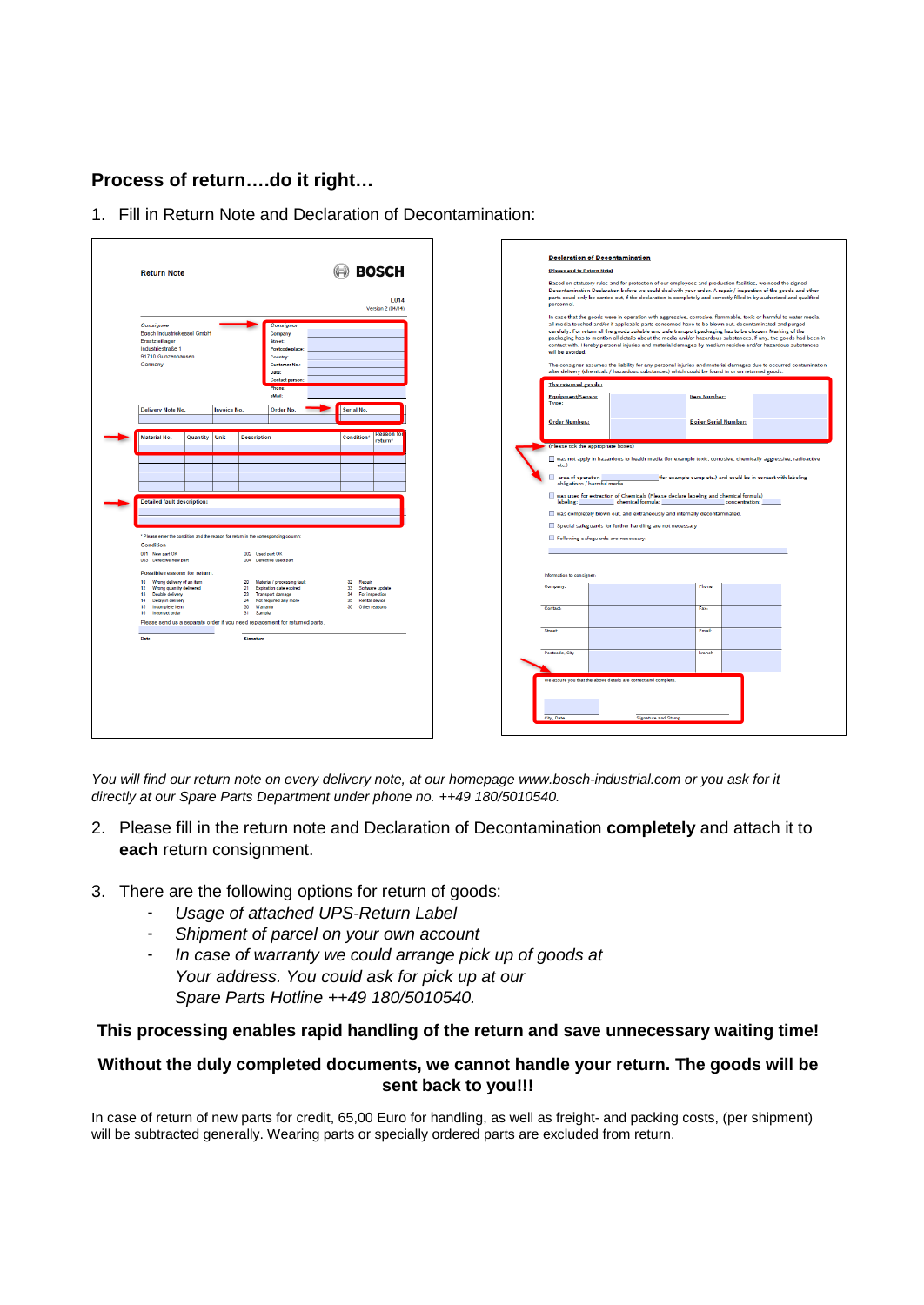# **Declaration of Decontamination**

### **(Please add to Return Note)**

Based on statutory rules and for protection of our employees and production facilities, we need Declaration of Decontamination, signed by the operator of the plant, before we could deal with your order. A repair / inspection of the goods and other parts could only be carried out, if the declaration is completely and correctly filled in by authorized and qualified personnel.

In case that the goods were in operation with aggressive, corrosive, flammable, toxic or harmful to water media, all media touched and/or if applicable parts concerned have to be blown out, decontaminated and purged carefully. For return all the goods suitable and safe transport packaging has to be chosen. Marking of the packaging has to mention all details about the media and/or hazardous substances, if any, the goods had been in contact with. Hereby personal injuries and material damages by medium residue and/or hazardous substances will be avoided.

The consigner assumes the liability for any personal injuries and material damages due to occurred contamination after delivery (chemicals / hazardous substances) which could be found in or on returned goods.

### **The returned goods:**

| Equipment/Sensor<br>Type:                                                                 |          | Item Number:                 |  |
|-------------------------------------------------------------------------------------------|----------|------------------------------|--|
| <b>Order Number:</b><br>$\sim$<br>$\sim$ $\sim$ $\sim$ $\sim$ $\sim$ $\sim$ $\sim$ $\sim$ | $\cdots$ | <b>Boiler Serial Number:</b> |  |

(Please tick the appropriate boxes)

- $\square$  was not apply in hazardous to health media (for example toxic, corrosive, chemically aggressive, radioactive etc.).
- □ area of operation \_\_\_\_\_\_\_\_\_\_\_\_\_\_\_(for example dump etc.) and could be in contact with labeling obligations / harmful media.
- $\Box$  was used for extraction of Chemicals. (Please declare labeling and chemical formula) labeling: chemical formula: concentration:

 $\Box$  was completely blown out, and extraneously and internally decontaminated.

- $\Box$  Special safeguards for further handling are not necessary.
- $\square$  Following safeguards are necessary: